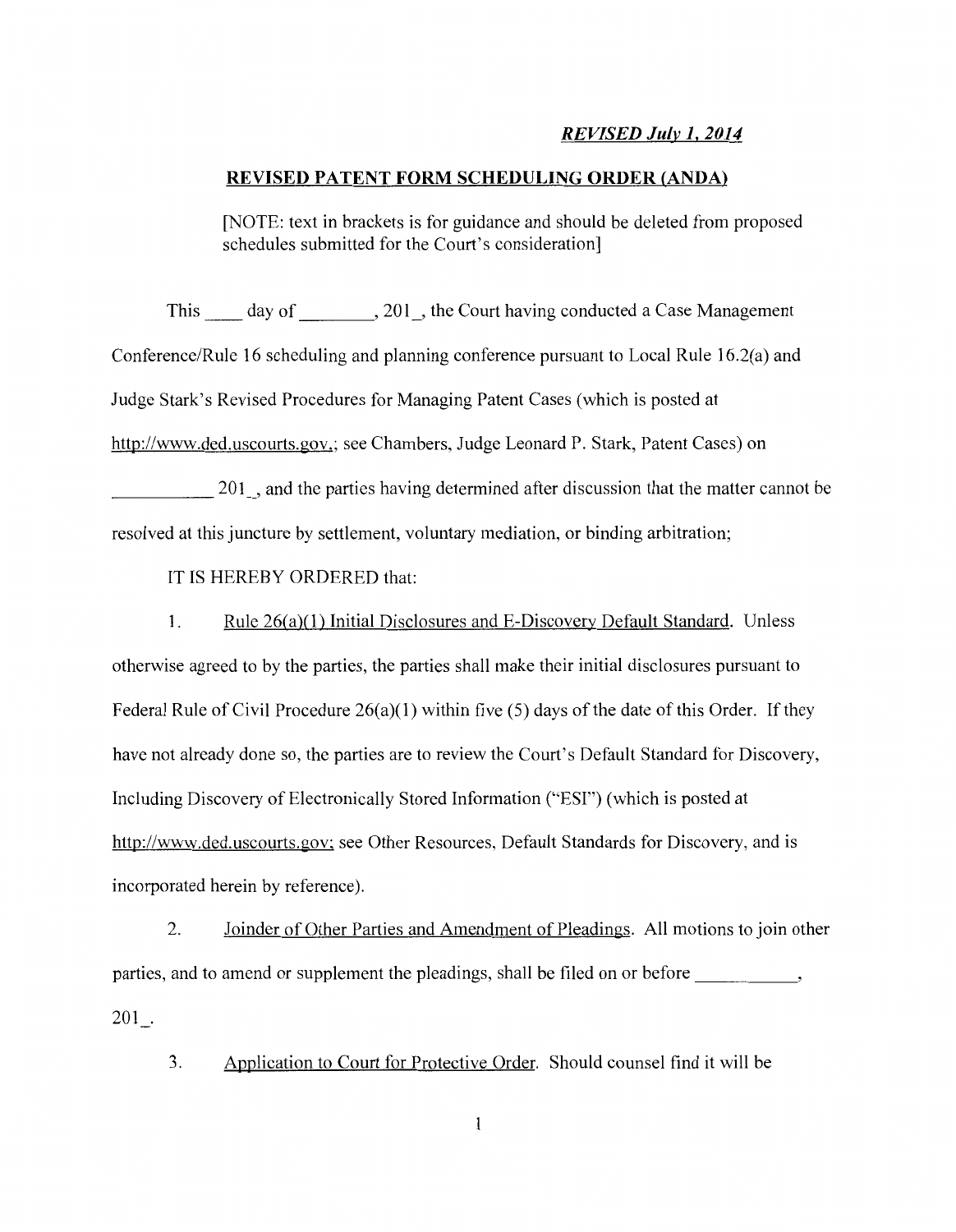necessary to apply to the Court for a protective order specifying terms and conditions for the disclosure of confidential information, counsel should confer and attempt to reach an agreement on a proposed form of order and submit it to the Court within ten (10) days from the date of this Order. Should counsel be unable to reach an agreement on a proposed form of order, counsel must follow the provisions of Paragraph 8(g) below.

Any proposed protective order must include the following paragraph:

Other Proceedings. By entering this order and limiting the disclosure of information in this case, the Court does not intend to preclude another court from finding that information may be relevant and subject to disclosure in another case. Any person or party subject to this order who becomes subject to a motion to disclose another party's information designated "confidential" [the parties should list any other level of designation, such as "highly confidential," which may be provided for in the protective order] pursuant to this order shall promptly notify that party of the motion so that the party may have an opportunity to appear and be heard on whether that information should be disclosed.

4. Papers Filed Under Seal. In accordance with section G of the Administrative

Procedures Governing Filing and Service by Electronic Means, a redacted version of any sealed document shall be filed electronically within seven (7) days of the filing of the sealed document.

Should any party intend to request to seal or redact all or any portion of a transcript of a court proceeding (including a teleconference), such party should expressly note that intent at the start of the court proceeding. Should the party subsequently choose to make a request for sealing or redaction, it must, promptly after the completion of the transcript, file with the Court a motion for sealing/redaction, and include as attachments (1) a copy of the complete transcript highlighted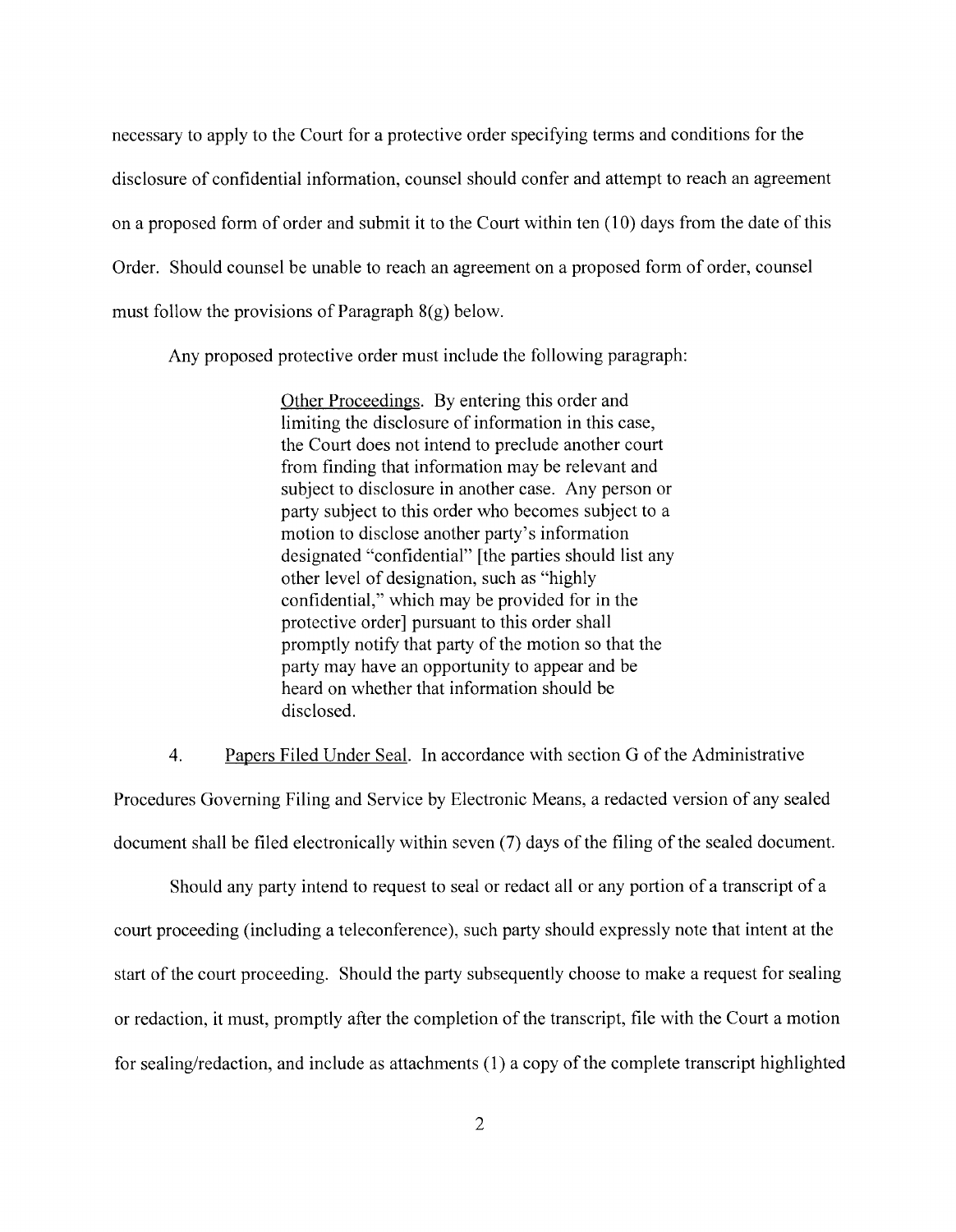so the Court can easily identify and read the text proposed to be sealed/redacted, and (2) a copy of the proposed redacted/sealed transcript. With their request, the party seeking redactions must demonstrate why there is good cause for the redactions and why disclosure of the redacted material would work a clearly defined and serious injury to the party seeking redaction.

5. Courtesy Copies. Other than with respect to "discovery matters," which are governed by paragraph  $8(g)$ , and the final pretrial order, which is governed by paragraph 20, the parties shall provide to the Court two (2) courtesy copies of all briefs and one (1) courtesy copy of any other document filed in support of any briefs (i.e., appendices, exhibits, declarations, affidavits etc.). This provision also applies to papers filed under seal.

6. ADR Process. This matter is referred to a magistrate judge to explore the possibility of alternative dispute resolution.

7. Discovery. Unless otherwise ordered by the Court, the limitations on discovery set forth in Local Rule 26.1 shall be strictly observed.

a. Discovery Cut Off. All discovery in this case shall be initiated so that it will be completed on or before \_\_\_\_\_\_\_, 201\_.

b. Document Production. Document production shall be substantially complete by  $\_\_\_$ , 201 $\_\_$ .

c. Requests for Admission. A maximum of\_ requests for admission are permitted for each side.

- d. Interrogatories.
	- i. A maximum of interrogatories, including contention interrogatories, are permitted for each side.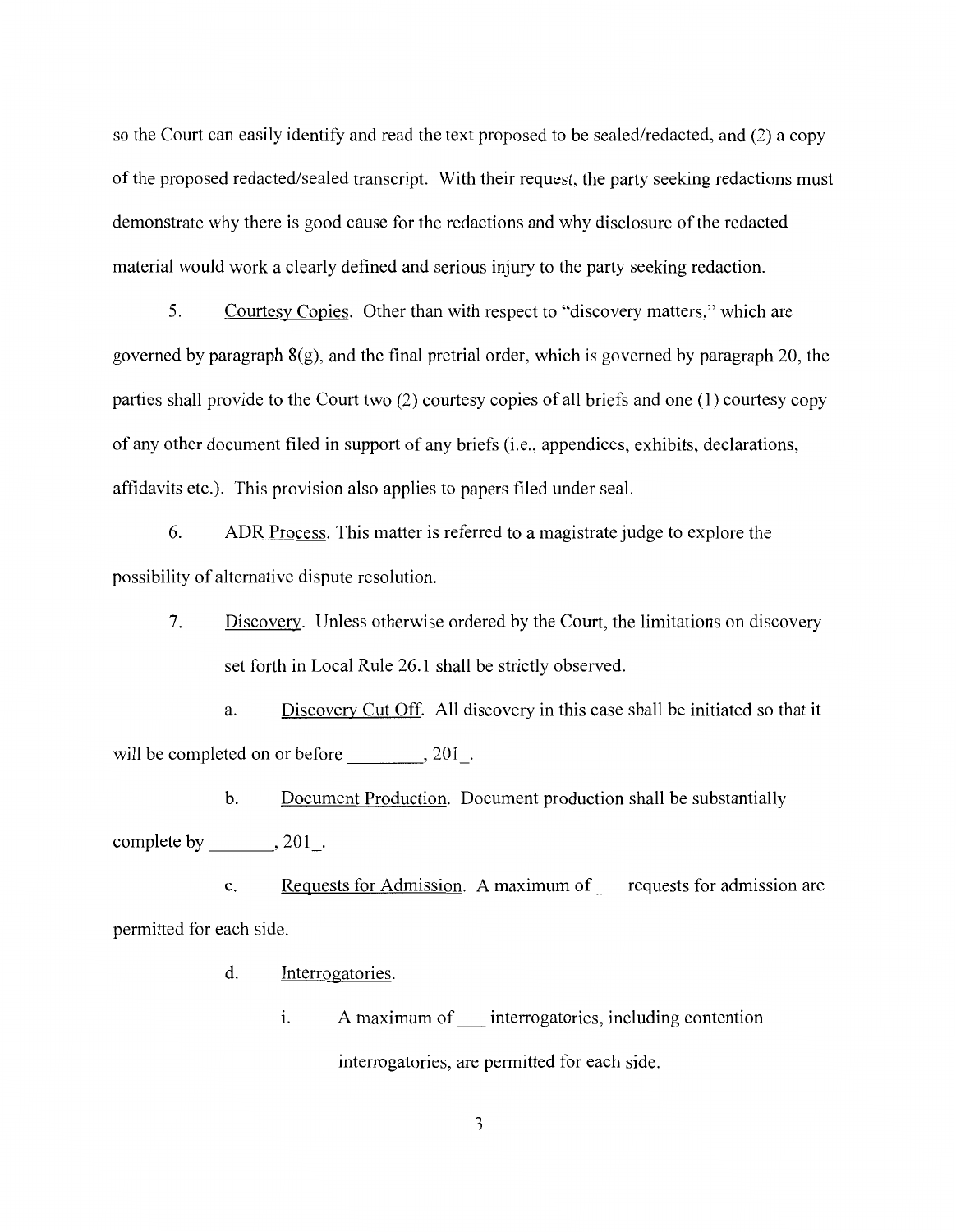ii. The Court encourages the parties to serve and respond to contention interrogatories early in the case. In the absence of agreement among the parties, contention interrogatories, if filed, shall first be addressed by the party with the burden of proof. The adequacy of all interrogatory answers shall be judged by the level of detail each party provides; i.e., the more detail a party provides, the more detail a party shall receive.

#### e. Depositions.

- i. **Limitation on Hours for Deposition Discovery.** Each side is limited to a total of hours of taking testimony by deposition upon oral examination.
- ii. Location of Depositions. Any party or representative (officer, director, or managing agent) of a party filing a civil action in this district court must ordinarily be required, upon request, to submit to a deposition at a place designated within this district. Exceptions to this general rule may be made by order of the Court. A defendant who becomes a counterclaimant, cross-claimant, or third-party plaintiff shall be considered as having filed an action in this Court for the purpose of this provision.

## f. Disclosure of Expert Testimony.

i. Expert Reports. For the party who has the initial burden of proof on the subject matter, the initial Federal Rule  $26(a)(2)$  disclosure of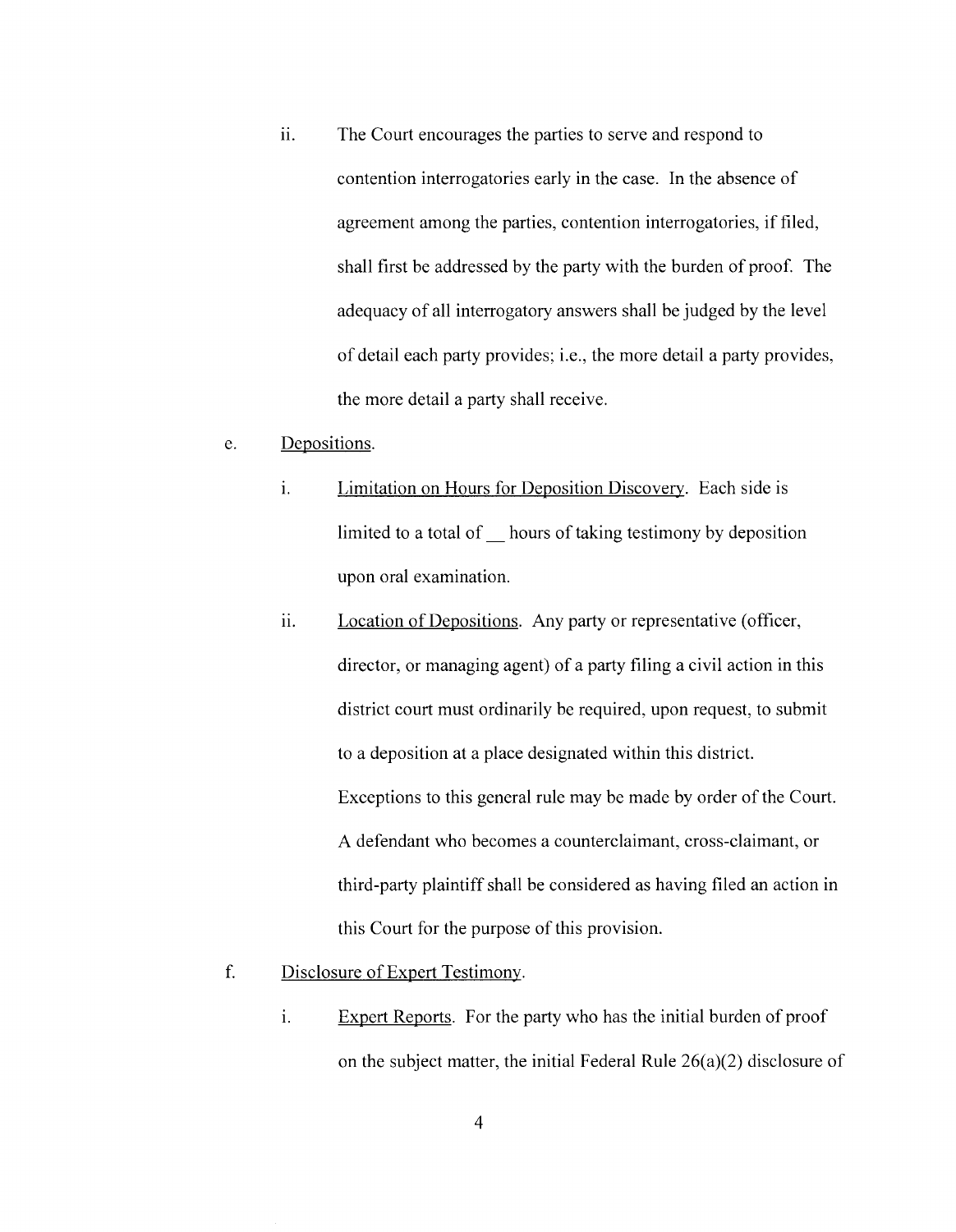expert testimony is due on or before  $\qquad \qquad , 201$ . The supplemental disclosure to contradict or rebut evidence on the same matter identified by another party is due on or before \_\_\_\_\_ , 201 \_. Reply expert reports from the party with the initial burden of proof are due on or before . No other expert reports will be permitted without either the consent of all parties or leave of the Court. Along with the submissions of the expert reports, the parties shall advise of the dates and times of their experts' availability for deposition.

- ii. Expert Report Supplementation. The parties agree they [will] [will] not] [CHOOSE ONE] permit expert declarations to be filed in connection with motions briefing (including case-dispositive motions).
- iii. Objections to Expert Testimony. To the extent any objection to expert testimony is made pursuant to the principles announced in *Daubert v. Merrell Dow Pharm., Inc.,* 509 U.S. 579 (1993), as incorporated in Federal Rule of Evidence 702, it shall be made by motion no later than the deadline for dispositive motions set forth herein, unless otherwise ordered by the Court. Briefing on such motions is subject to the page limits set out in connection with briefing of case dispositive motions.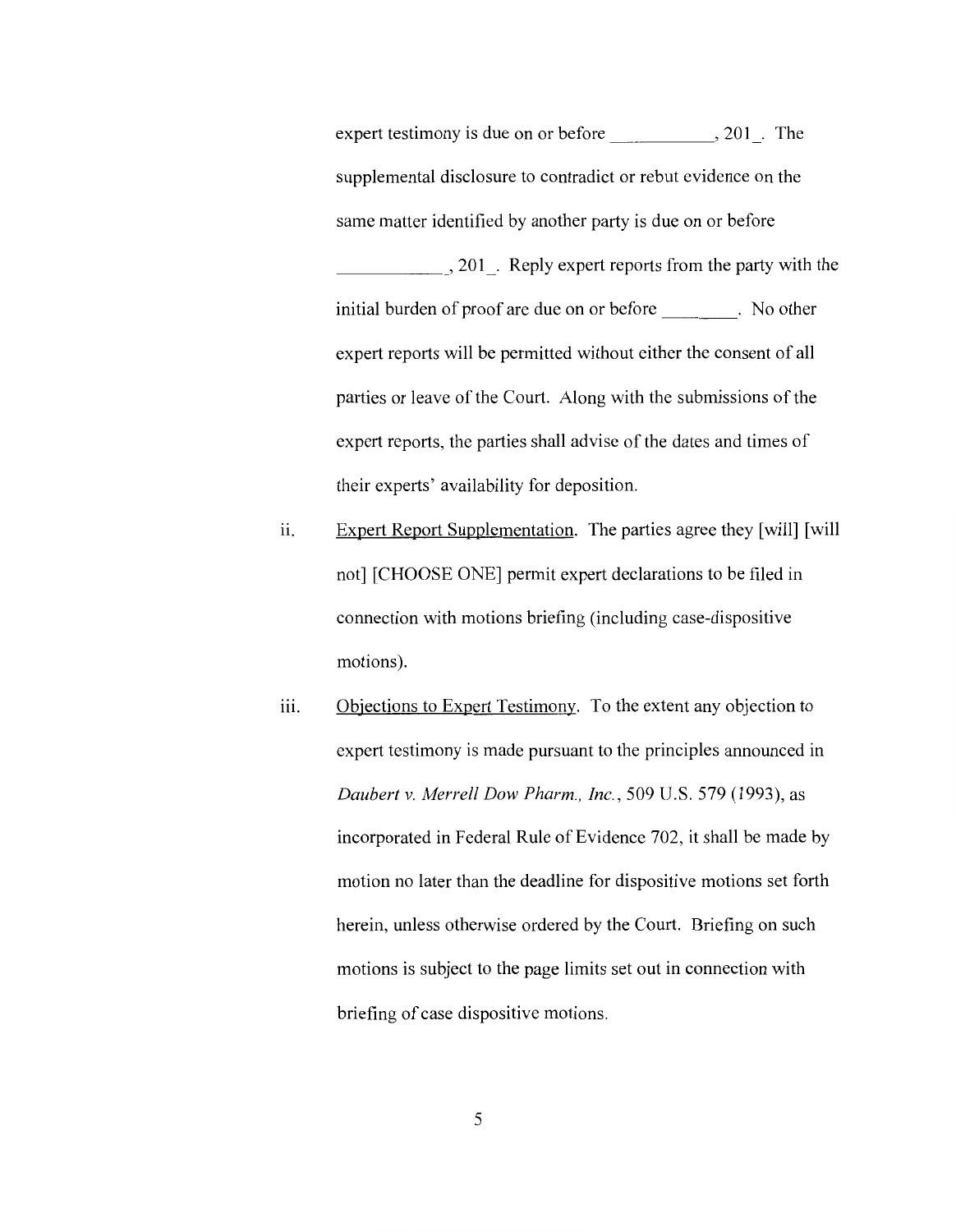## g. Discovery Matters and Disputes Relating to Protective Orders.

- 1. Any discovery motion filed without first complying with the following procedures will be denied without prejudice to renew pursuant to these procedures.
- ii. Should counsel find, after good faith efforts including *verbal* communication among Delaware and Lead Counsel for all parties to the dispute - that they are unable to resolve a discovery matter or a dispute relating to a protective order, the parties involved in the discovery matter or protective order dispute shall submit a joint letter in substantially the following form:

Dear Judge Stark:

The parties in the abovereferenced matter write to request the scheduling of a discovery teleconference.

The following attorneys, including at least one Delaware Counsel and at least one Lead Counsel per party, participated in a verbal meet-and-confer (in person and/or by telephone) on the following date(s):

Delaware Counsel:

Lead Counsel:

The disputes requiring judicial attention are listed below: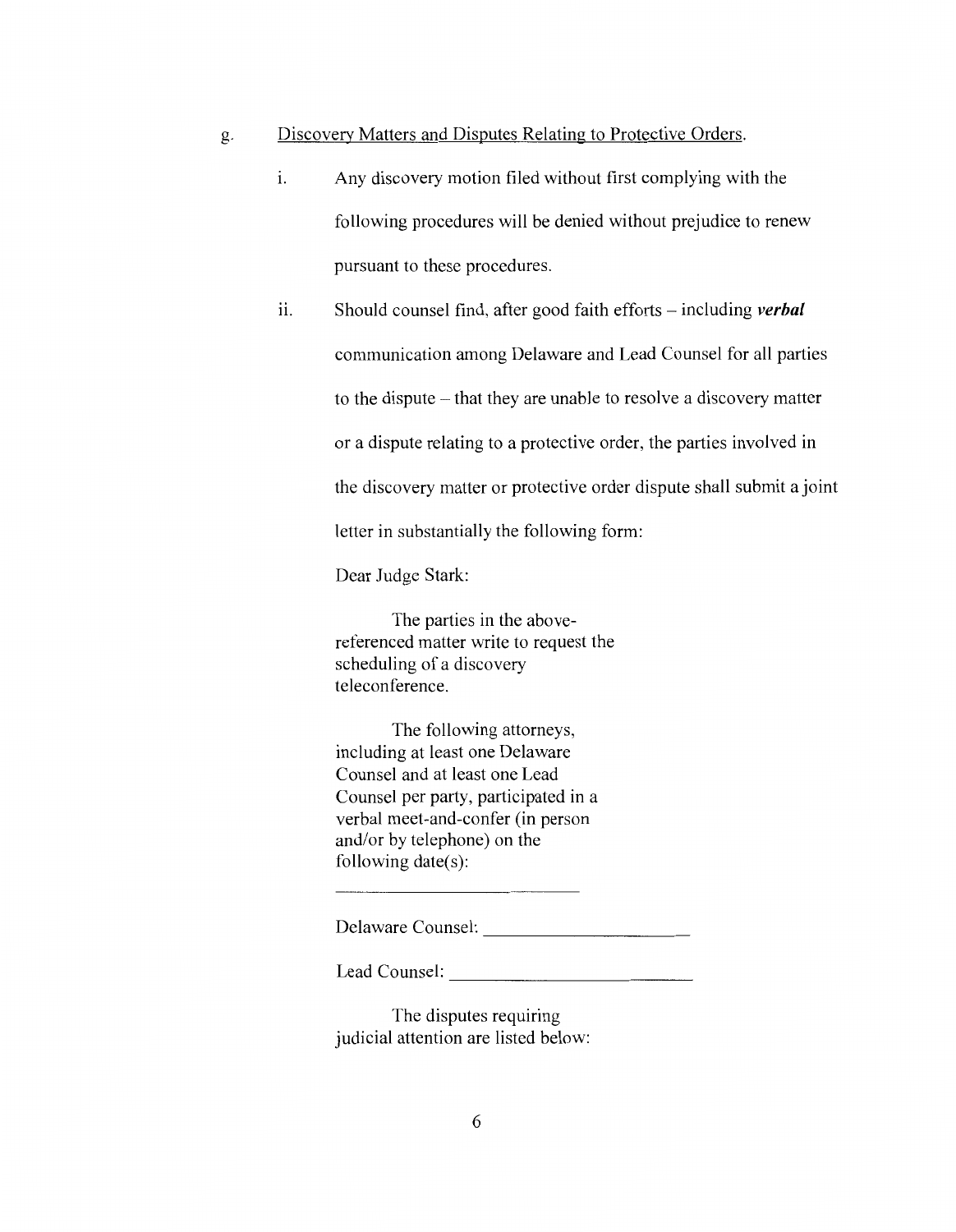[provide here a non-argumentative list of disputes requiring judicial attention]

- iii. On a date to be set by separate order, generally not less than fortyeight (48) hours prior to the conference, the party seeking relief shall file with the Court a letter, not to exceed three (3) pages, outlining the issues in dispute and its position on those issues. On a date to be set by separate order, but generally not less than twenty-four (24) hours prior to the conference, any party opposing the application for relief may file a letter, not to exceed three (3) pages, outlining that party's reasons for its opposition.
- iv. Each party shall submit two (2) courtesy copies of its discovery letter and any attachments.
- v. Should the Court find further briefing necessary upon conclusion of the telephone conference, the Court will order it. Alternatively, the Court may choose to resolve the dispute prior to the telephone conference and will, in that event, cancel the conference.
- 8. Motions to Amend.

a. Any motion to amend (including a motion for leave to amend) a pleading shall *NOT* be accompanied by an opening brief but shall, instead, be accompanied by a letter, not to exceed three (3) pages, describing the basis for the requested relief, and shall attach the proposed amended pleading as well as a "blackline" comparison to the prior pleading.

b. Within seven (7) days after the filing of a motion in compliance with this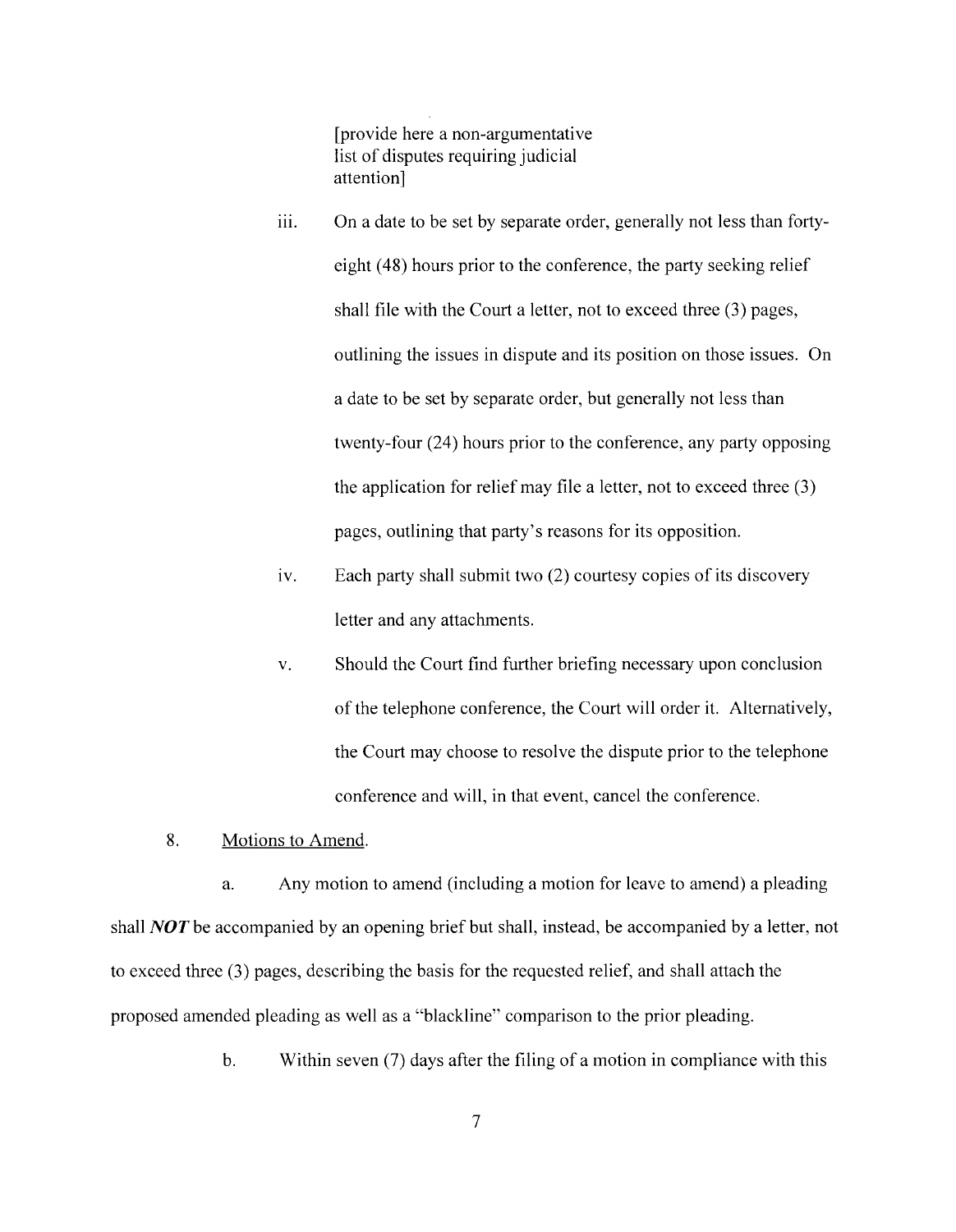Order, any party opposing such a motion shall file a responsive letter, not to exceed five (5) pages.

c. Within three (3) days thereafter, the moving party may file a reply letter, not to exceed two (2) pages, and, by this same date, the parties shall file a letter requesting a teleconference to address the motion to amend.

9. Motions to Strike.

a. Any motion to strike any pleading or other document shall *NOT* be accompanied by an opening brief but shall, instead, be accompanied by a letter, not to exceed three (3) pages, describing the basis for the requested relief, and shall attach the document to be stricken.

b. Within seven (7) days after the filing of a motion in compliance with this Order, any party opposing such a motion shall file a responsive letter, not to exceed five (5) pages.

c. Within three (3) days thereafter, the moving party may file a reply letter, not to exceed two (2) pages, and, by this same date, the parties shall file a letter requesting a teleconference to address the motion to strike.

10. Tutorial Describing the Technology and Matters in Issue. Unless otherwise ordered by the Court, the parties shall provide the Court, no later than the date on which their opening claim construction briefs are due, a tutorial on the technology at issue. In that regard, the parties may separately or jointly submit a DVD of not more than thirty (30) minutes. The tutorial should focus on the technology in issue and should not be used for argument. The parties may choose to file their tutorial(s) under seal, subject to any protective order in effect. Each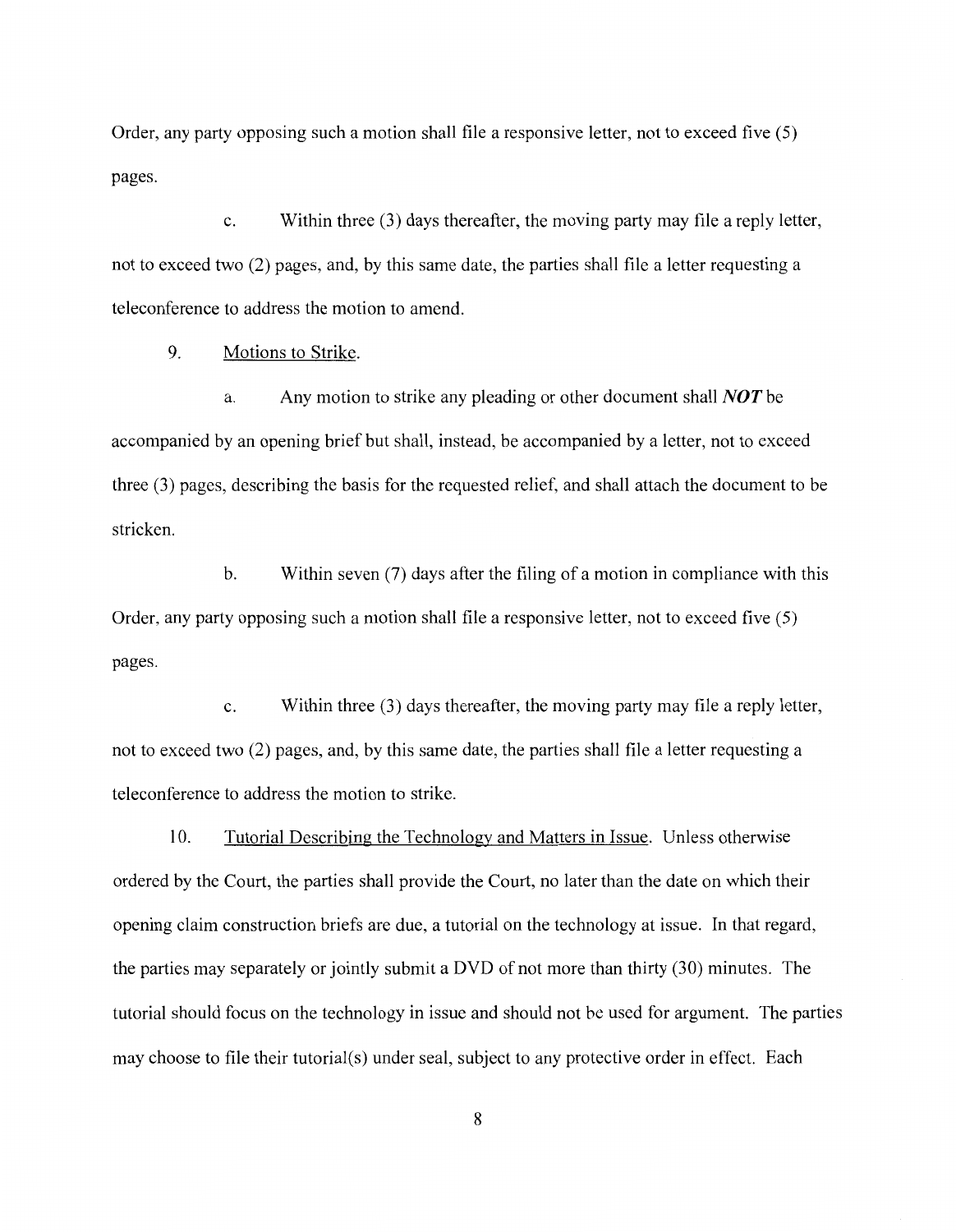party may comment, in writing (in no more than five (5) pages) on the opposing party's tutorial. Any such comment shall be filed no later than the date on which the answering claim construction briefs are due. As to the format selected, the parties should confirm the Court's technical abilities to access the information contained in the tutorial (currently best are "mpeg" or "quicktime").

11. Claim Construction Issue Identification. On 201, the parties shall exchange a list of those claim term(s)/phrase(s) that they believe need construction and their proposed claim construction of those term(s)/phrase(s). This document will not be filed with the Court. Subsequent to exchanging that list, the parties will meet and confer to prepare a Joint Claim Construction Chart to be submitted on \_\_\_\_\_\_ , 201\_. The parties' Joint Claim Construction Chart should identify for the Court the term(s)/phrase(s) of the claim(s) in issue, and should include each party's proposed construction of the disputed claim language with citation(s) only to the intrinsic evidence in support of their respective proposed constructions. A copy of the patent(s) in issue as well as those portions of the intrinsic record relied upon shall be submitted with this Joint Claim Construction Chart. In this joint submission, the parties shall not provide argument.

12. Claim Construction Briefing. The parties shall contemporaneously submit initial briefs on claim construction issues on \_\_\_\_\_\_\_\_\_\_\_\_\_\_, 201\_. The parties' answering/responsive briefs shall be contemporaneously submitted on \_\_\_\_\_\_\_\_\_\_, 201\_. No reply briefs or supplemental papers on claim construction shall be submitted without leave of the Court. Local Rule 7.1.3(4) shall control the page limitations for initial (opening) and responsive (answering) briefs.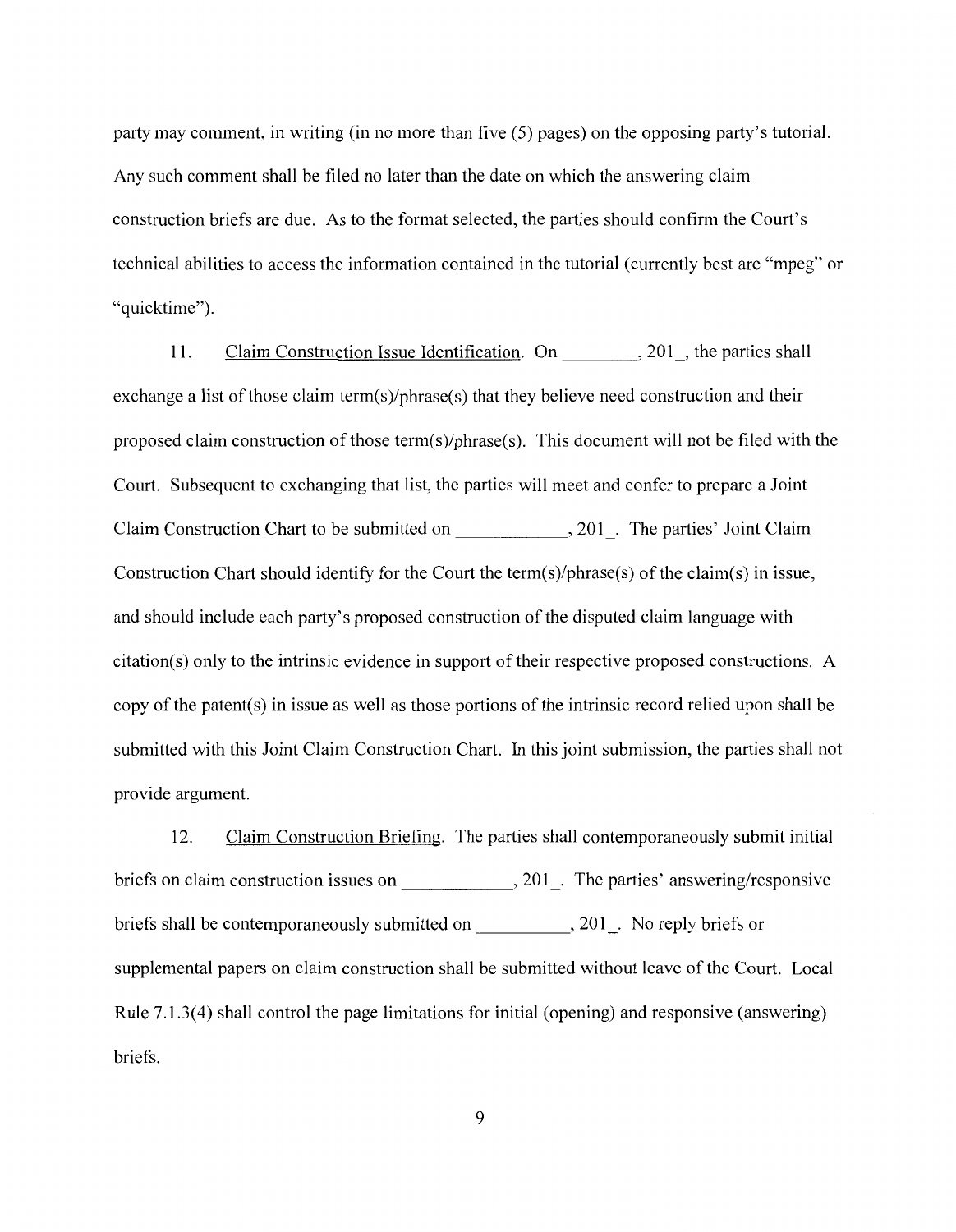13. Hearing on Claim Construction. Beginning at \_\_\_\_\_\_m. on \_\_\_\_\_\_\_\_\_\_\_\_, 201\_, the Court will hear argument on claim construction. The parties shall notify the Court, by joint letter submission, no later than the date on which their answering claim construction briefs are due: (i) whether they request leave to present testimony at the hearing; and (ii) the amount of time they are requesting be allocated to them for the hearing.

Provided that the parties comply with all portions of this Scheduling Order, and any other orders of the Court, the parties should anticipate that the Court will issue its claim construction order within sixty (60) days of the conclusion of the claim construction hearing. If the Court is unable to meet this goal, it will advise the parties no later than sixty (60) days after the conclusion of the claim construction hearing.

14. Interim Status Report. On 201, counsel shall submit a joint letter to the Court with an interim report on the nature of the matters in issue and the progress of discovery to date. Thereafter, if the Court deems it necessary, it will schedule a status conference.

15. Supplementation. Absent agreement among the parties, and approval of the Court, no later than the parties must finally supplement, *inter alia*, the identification of all accused products and of all invalidity references.

16. Case Dispositive Motions. [Absent agreement between the parties, the Court will generally not hear case dispositive motions in ANDA cases.]

17. Applications by Motion. Except as otherwise specified herein, any application to the Court shall be by written motion filed with the Clerk. Any non-dispositive motion should contain the statement required by Local Rule 7 .1.1.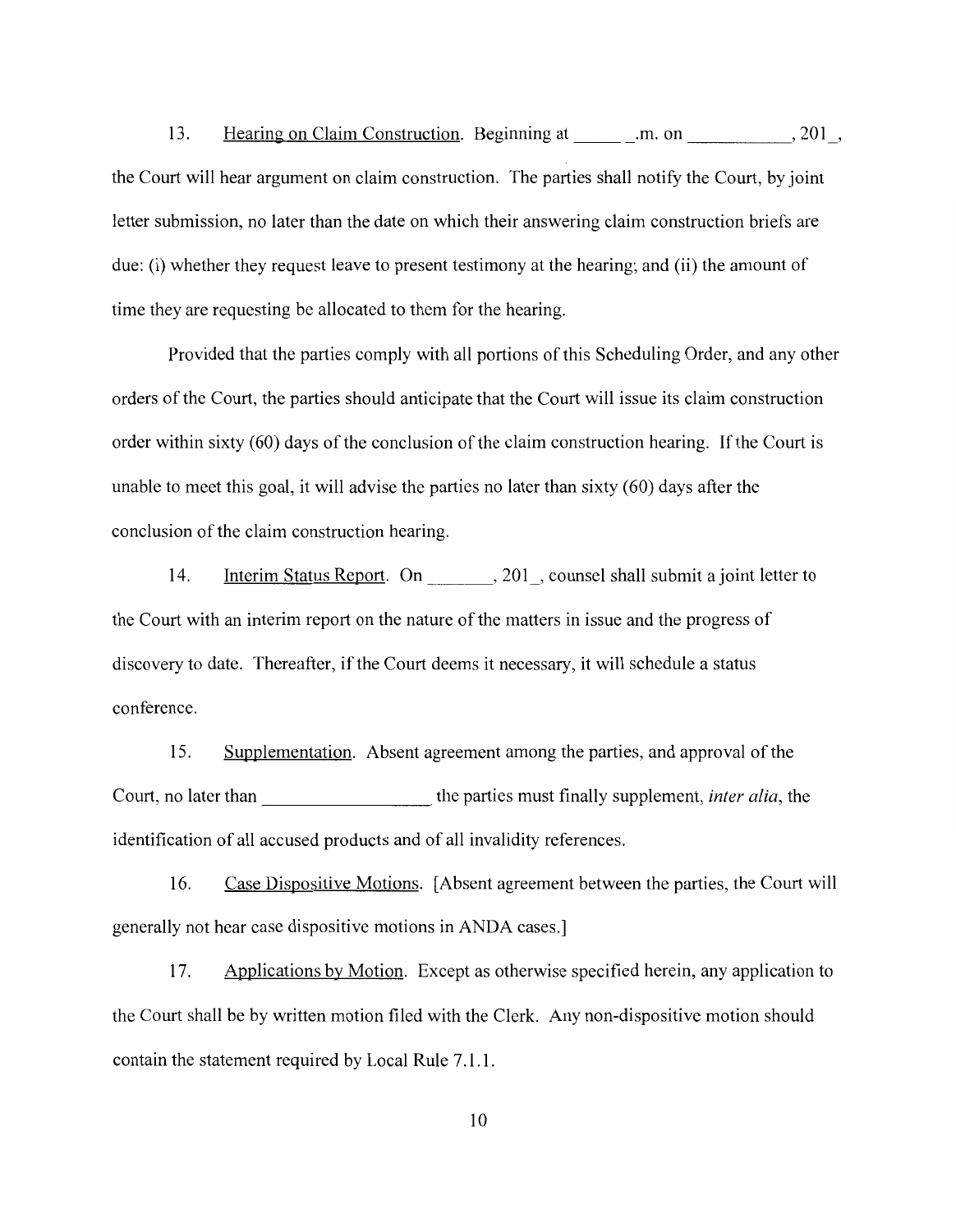18. Pretrial Conference. On 301, the Court will hold a pretrial conference in Court with counsel beginning at .m. [The parties should request a date approximately 2-4 weeks prior to their requested trial date.] Unless otherwise ordered by the Court, the parties should assume that filing the pretrial order satisfies the pretrial disclosure requirement of Federal Rule of Civil Procedure 26(a)(3). The parties shall file with the Court the joint proposed final pretrial order with the information required by the form of Revised Final Pretrial Order - Patent, which can be found on the Court's website (www.ded.uscourts.gov), on or before \_\_\_\_\_\_\_, 201\_. [The parties should insert a date no less than seven (7) days before the requested pretrial conference date.) Unless otherwise ordered by the Court, the parties shall comply with the timeframes set forth in Local Rule  $16.3(d)(1)-(3)$  for the preparation of the joint proposed final pretrial order.

The parties shall provide the Court two (2) courtesy copies of the joint proposed final pretrial order and all attachments.

As noted in the Revised Final Pretrial Order - Patent, the parties shall include in their joint proposed final pretrial order, among other things:

a. a request for a specific number of *hours* for their trial presentations, as well as a requested number of days, based on the assumption that in a typical bench trial day there will be 6 to 7 hours of trial time;

b. their position as to whether the Court should allow objections to efforts to impeach a witness with prior testimony, including objections based on lack of completeness and/or lack of inconsistency;

c. their position as to whether the Court should rule at trial on objections to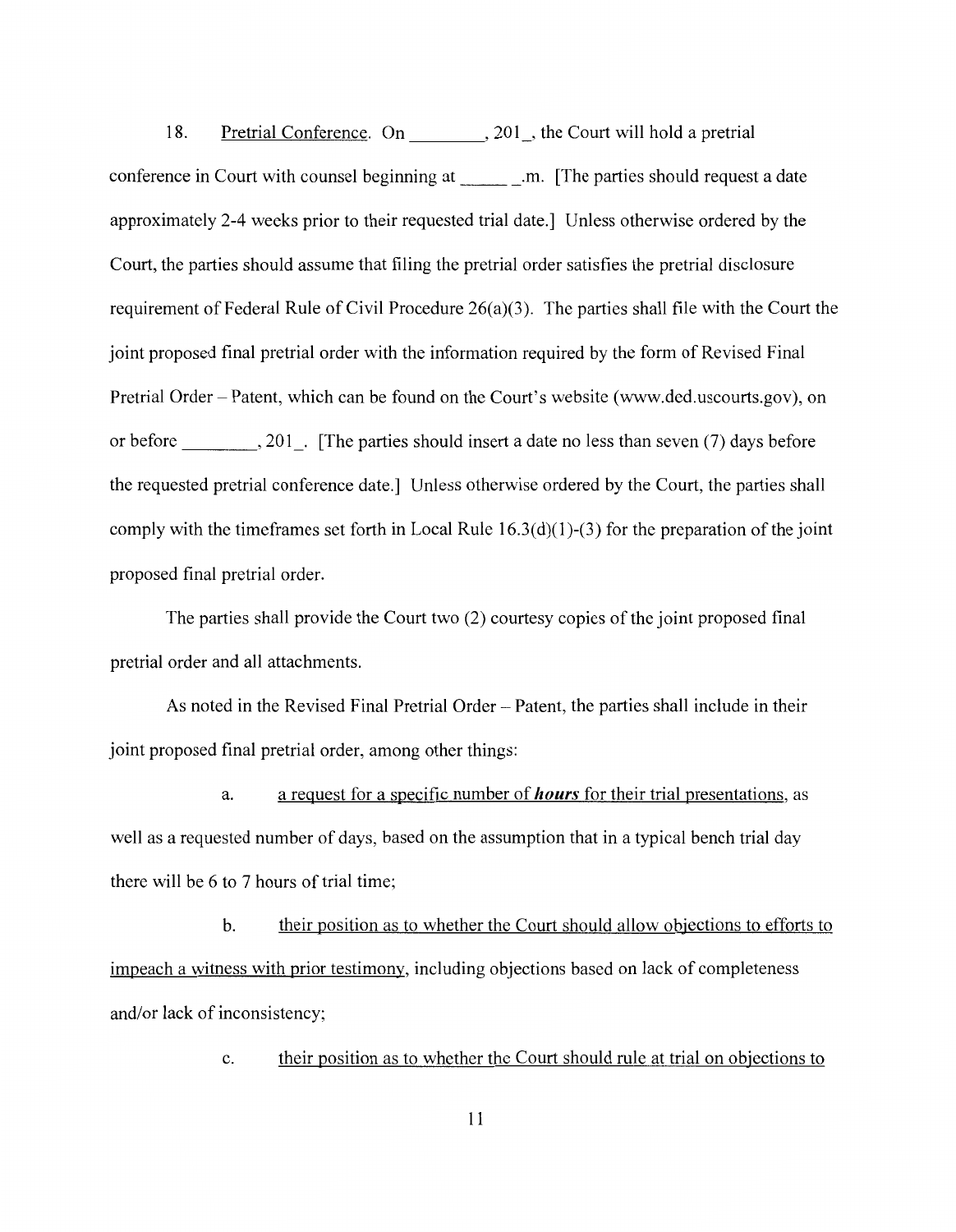expert testimony as beyond the scope of prior expert disclosures, taking time from the parties' trial presentation to argue and decide such objections, or defer ruling on all such objections unless renewed in writing following trial, subject to the proviso that a party prevailing on such a post-trial objection will be entitled to have all of its costs associated with a new trial paid for by the party that elicited the improper expert testimony at the earlier trial; and

d. their position as to how to make motions for judgment as a matter of law, whether it be immediately at the appropriate point during trial or at a subsequent break and whether such motions may be supplemented in writing.

19. Motions *in Limine.* Motions *in limine* shall not be separately filed. All *in limine*  requests and responses thereto shall be set forth in the proposed pretrial order. Each *SIDE* shall be limited to three (3) *in limine* requests, unless otherwise permitted by the Court. The *in limine*  request and any response shall contain the authorities relied upon; each *in limine* request may be supported by a maximum of three (3) pages of argument and may be opposed by a maximum of three (3) pages of argument, and the side making the *in limine* request may add a maximum of one (1) additional page in reply in support of its request. If more than one party is supporting or opposing an *in limine* request, such support or opposition shall be combined in a single three (3) page submission (and, if the moving party, a single one (1) page reply), unless otherwise ordered by the Court. No separate briefing shall be submitted on *in limine* requests, unless otherwise permitted by the Court.

20. Trial. This matter is scheduled for a day bench trial beginning at 8:30 a.m. on  $\_\_\_$ , 201  $\_\$ , with the subsequent trial days also beginning at 8:30 a.m. The trial day will end no later than 5:00 p.m. each day.